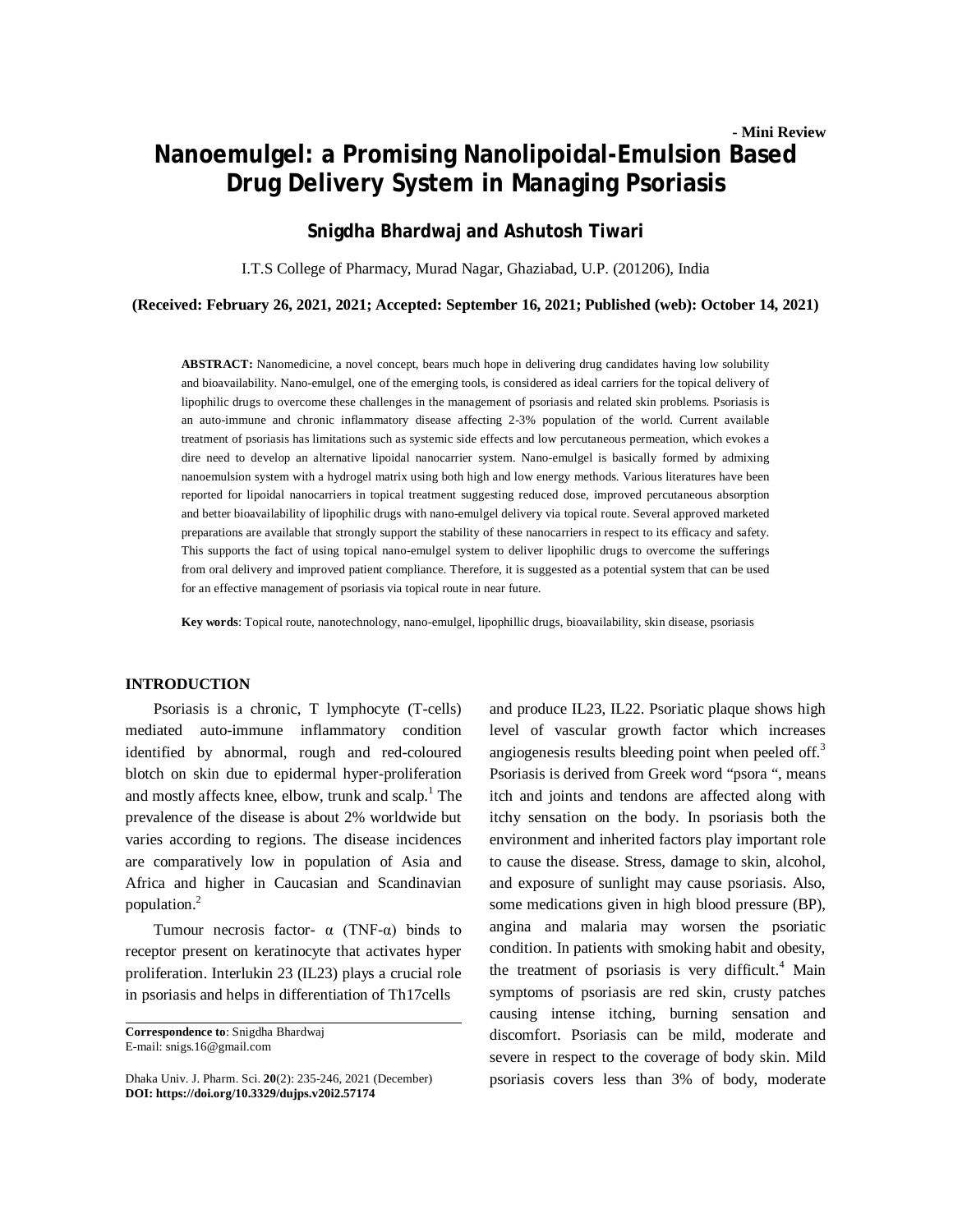psoriasis covers 3-10% of body and severe psoriasis covers more than 10% of body. 5,6 Psoriasis being an auto-immune disease, CD8 & CD4 T cells play an important role and has specificity towards cathelicidin peptide (LL37) and stimulates the secretion of IFN-1 and pro-inflammatory factors in severe to moderate patients with psoriasis.<sup>7,8</sup> The psoriatic condition may be categorized into various sub-types as mentioned below. (i) Plaque psoriasis involves raised and inflamed skin, covered by silvery, white scales of elbows, knees, lower back. About 80- 90% people suffer from this type of psoriasis; (ii) Inverse psoriasis develops as localized skin-folds, area groin, under breast, skin fold, and armpit. A red lesion, without scaly patterns occurs in obese patient having deep skin fold<sup>9</sup> and (iii) Erythrodermic psoriasis is rare inflammatory condition covering redness associated with large area across body surface. It has exfoliation, peeling of skin and leads to pneumonia, and heart failure. The confirmation of this type of psoriasis can be done by pityriasis rubra pilaris (PRP) erythroderma $^{10,11}$ ; (iv) Guttate psoriasis mainly occurs in childhood or young adulthood and appears like small, red, spot in skin causing conditions like, stress, injury to skin, and respiratory infections. This type of psoriasis is associated with HLA-Cw6 gene abnormality. Lesions can be seen in scalps, faces part of skin and become regress in 3 to 4 months<sup>12</sup>; (v) Pustular psoriasis affects adults more than children. It appears like white pustules, red skin and affect certain areas of body.<sup>5</sup> Abnormal body immune response provokes the development of psoriatic inflammation. Activation of innate immune system occurs by endogenous auto-inflammatory signals exists in some patients. The inflammatory milieu activates keratinocyte proliferation via TNF-α, IL-17, and IFN-γ. Pustular psoriasis is characterized by increasing expression of IL-1β, IL-36α, and IL-36γ; IL-17 signalling involved in pustular psoriasis occurred in patients. The psoriatic arthritis (PsA) and psoriasis are inter-related heritable disorder as synovial tissue in psoriatic arthritis expresses proinflammatory cytokines: IL-1, IFN-γ, and TNFα.<sup>13-15</sup> For the treatment, psoriasis is divided into localized and generalized forms depending upon the area of the

body surface exposed and condition of the area involved. For generalized disease, systemic therapy like, oral therapy and ultraviolet-B (UVB) photo therapies have been used for the effective treatment of psoriasis. For localized disease (defined as covering <10% of body surface area) topical therapy is required to improve quality of treatment with minimal side effects. 16

Topical route simply acts as carrier in which the drug is delivered through skin as to show the effect at the site of administration for various cosmetics and dermatological products.<sup>17,18</sup> The skin is the largest organ of body and has been an excellent medium for topical applications for a variety of drugs in achieving the desired therapeutic performance in several skin disorders. They can be used as an alternative approach for those drug candidates having problems associated with oral route such as hepatic first pass metabolism, low bioavailability, low solubility etc. that lead to reduced patient compliance. <sup>19</sup> Permeation of drug molecule can be achieved through the skin layers that include sebaceous follicle, sweat duct, stratum corneum.<sup>20</sup> Drug absorption through the percutaneous membrane may be affected by major factors such as role of concentration gradient in which the passage of drugs through skin involve driving force, diffusion and partition coefficients. Drug with low molecular mass have high solubility and thus partition coefficient is increased. <sup>21</sup> Topical drug delivery can be categorized into two types namely (i) External delivery refers to drug is being delivered into the cutaneous tissue to have action on the affected area and (ii) Internal delivery represents the drug applied on to the mucous membrane or tissues on localized area.The drug needs to cross the skin barriers to achieve the targeted concentration at the site of action and to reach in circulation.<sup>22</sup> Among all the novel nano-lipoidal delivery systems, nanoemulgel is considered to be the most effective delivery system for topical application of drugs with high lipophilicity and low systemic availability or both. The system is suggested to improve pharmacokinetic behavior of drug candidates such as BCS II/IV (Biopharmaceutical Classification System) drugs in respect to solubility,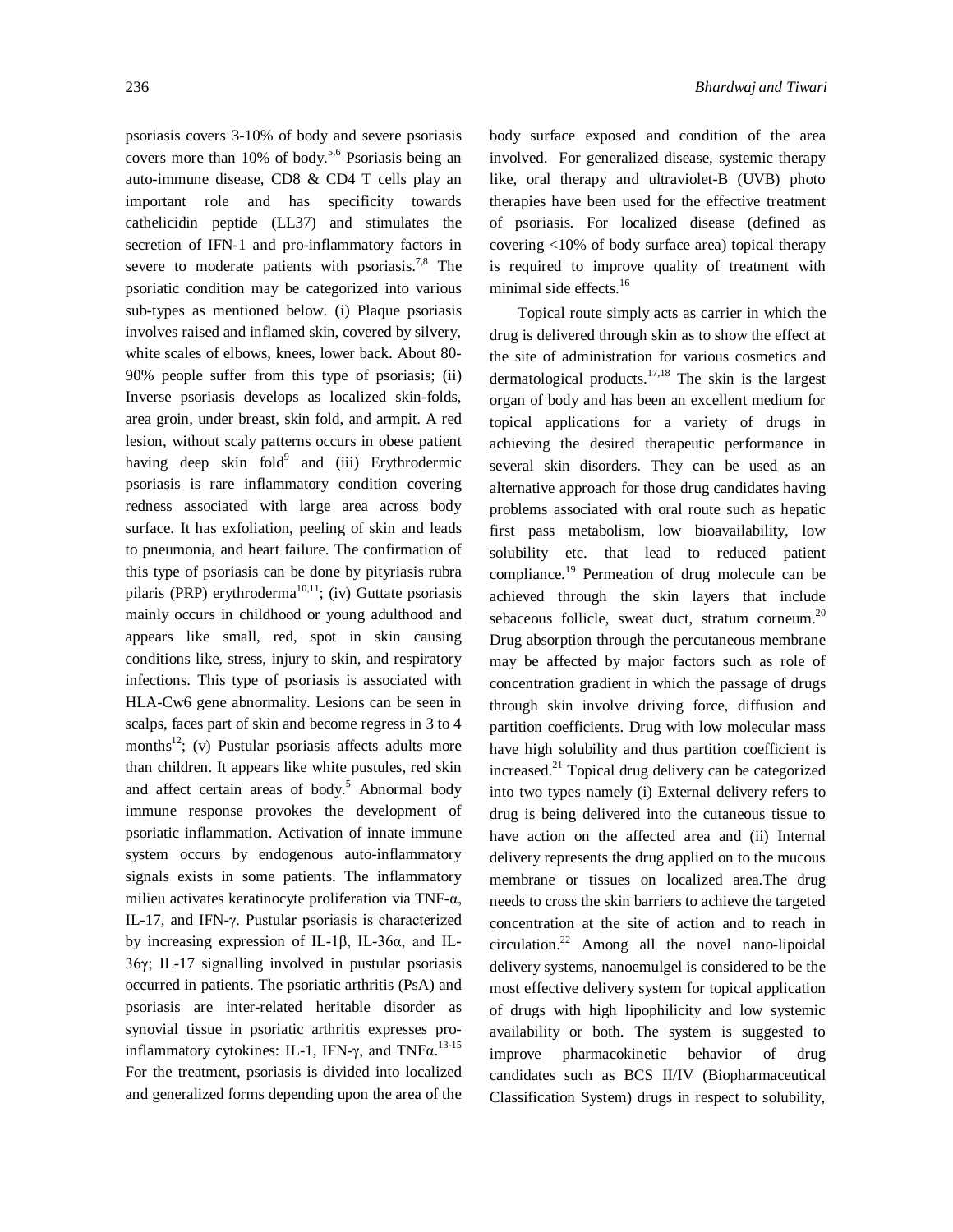permeability and bioavailability via the topical route.<sup>23,24</sup> The nanoemulgel system is believed to exhibit quicker and early healing of psoriasis due to its deep penetration in skin and longer duration of action of drug candidates as compared to conventional topical gels. Thus, nano-emulgel can be considered a promising system for the better longterm management of psoriasis.<sup>25</sup>

#### **METHODS**

This paper aims to present a systematic review on nanoemulgel, a novel drug delivery system and its applications. In addition, possible trends, therapeutic potential and future prospective of nanoemulgel in effective management of psoriasis are also briefly discussed. For this, scientific literatures were systematically searched for data using library catalogs and also online databases such as Web of Science, Scopus, Wiley Online Library, Science Direct, Pubmed/Medline and Google Scholar. The literature was searched by using key words such as "nanocarriers", "nanoemulgel", "psoriasis", "nanoemulgel for treating psoriasis", and "marketed nanocarriers for treating skin problems". Only peer reviewed scientific journals following inclusion criteria were considered for data compilation during the review process.

### **RESULTS AND DISCUSSION**

A nano-emulgel system is an admixture of nanoemulsion with a gelling agent. The water content of gel facilitates the conversion of nanoemulsion into nano-emulgel maintaining the size of droplets in the range of 5-500 nm.<sup>21,22</sup> During preparation of nanoemulgel, various gelling agent are added to the nanoemulsion to increase the stability of formulation and reduce surface and interfacial tension for drugs to be delivered topically. $^{26}$ There is higher solubilisation capacity and thermodynamic stability in nanoemulsion, long self-life, and fast onset of action.<sup>27</sup> The quantity and releasing pattern of drug from nano-emulgel can be modified with varying concentration of used ingredients, gelling agent base oil in emulsion. 28,29 There are two type of nanoemulsion: oil in water (O/W) and water in oil (W/O), transportation of lipophillic actives into deep part of skin shows better results with O/W nanoemulsion. <sup>30</sup> The drugs having bitter taste that cannot be taste- masked is much preferred to deliver in the form of nanoemulgel via the topical route. $31$ When compared nano-emulgel with nanoemulsion, the drug permeation from nano-emulgel system occurs through both para-cellular and trans-cellular membrane while drug permeation from nanoemulsion occurs through transcellular membranes only across the skin whereas the conventional semi-solid dosage forms exhibited shallow penetration across the  $\sin^{32}$ as shown in Figure 1.

Nano-emulgel exhibited better partitioning through percutaneous membrane of drug molecule for required therapeutic activity at the site of action.<sup>26,27</sup> The system shows high mucoadhesion, thus acts as a drug reservoir for sustained release of drug and improved patient compliance.<sup>33</sup> Nanoemulgel offers several advantages such as high solubility of drug, better spread ability, biocompatibility, thixotropic behaviour, excellent carriers for lipophilic drugs, non-toxic, non-irritant, and better drug loading as compared to other topical formulations, suitable for sustained and prolonged release of drugs with shorter half-life, improved skin penetration, and better drug deposition, less sticky feeling when compared to conventional semisolid dosage form (creams, ointment etc.). The system is suitable for both local and systemic effects depending upon the site of actions.  $34,35$  Several literatures have reported that nano-emulgel system have been found to show auto photo quenching qualities to control phototoxicity when used in photodynamic therapy.<sup>36,37</sup>

The system is also associated with several disadvantages like stickiness problem when applied to skin, drug with larger particle size faces difficulty to cross the skin barriers, low spread ability and stability issues for hydrophilic drug candidates.<sup>38</sup> With all the benefits, nano-emulgel can be considered as an excellent alternate delivery system for the management of various skin disorders like psoriasis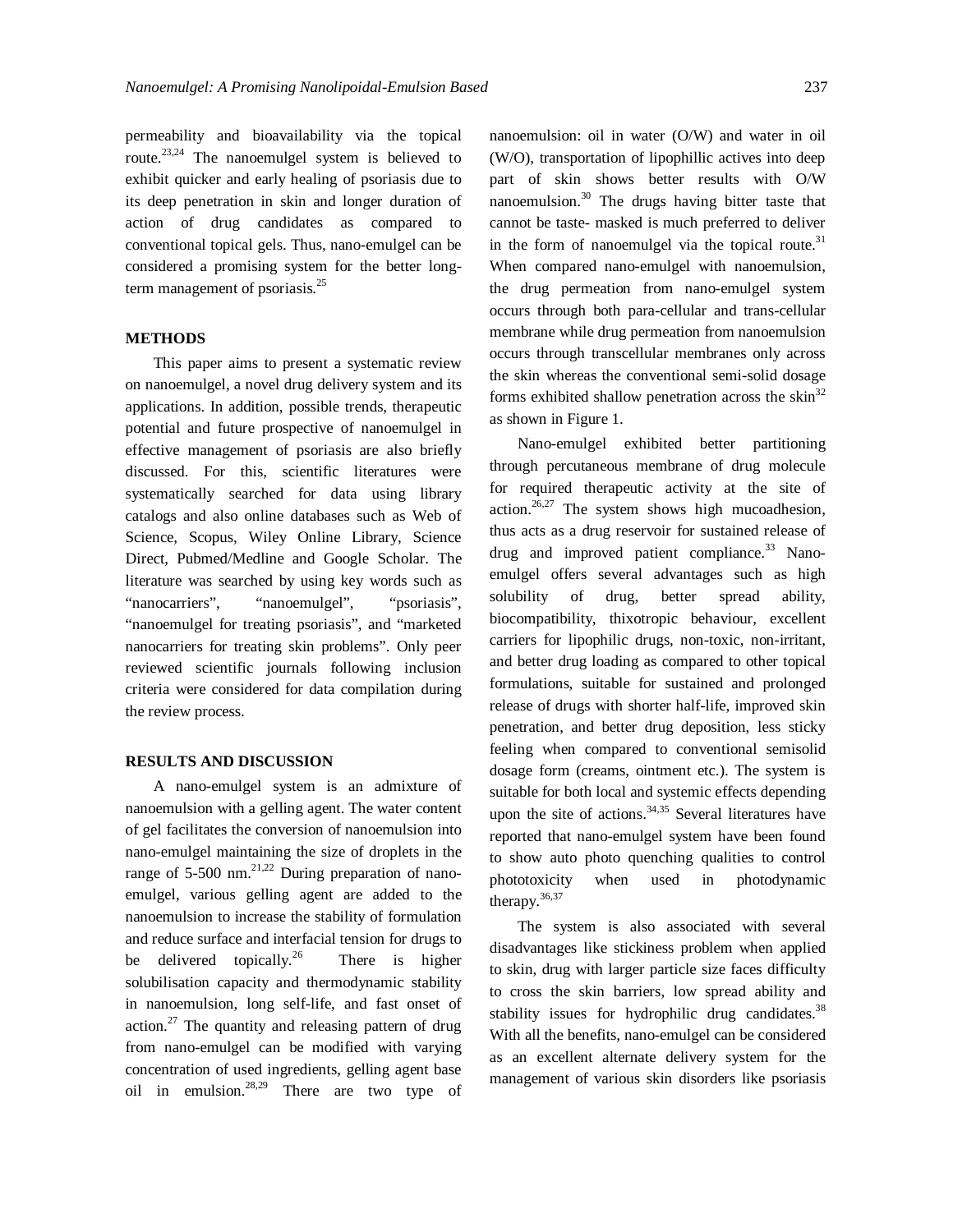to overcome the side-effects of oral route and improved effectiveness of medicines for better patient compliance.<sup>33</sup> The nano-emulgel based drug delivery is an approach to improve therapeutic profiles and systemic delivery of lipophilic drugs. Various researches have been reported based on

nano-emulgel formulation for topical delivery of lipophilic drugs. Some of the latest researches based on the preparation containing vesicles such as nanoemulgel, nanoemulsion and microemulsion are highlighted in Table 1.



Figure 1. Representation of the permeation patterns of conventional gels and nano-emulgel system across the skin.

### **FORMULATION CONSIDERATIONS**

The process of nano-emulgel preparation involved three basic steps that include (i) development of nano-emulsion system either by spontaneous emulsification or high pressure homogenization; (ii) hydrogel system separately and (iii) mixing of both the systems together to form nano-emulgel formulation. $26$  There are two methods which are generally used for preparing nanoemulsion namely high-energy and low-energy methods. The former methods include processes like high-pressure homogenization, ultrasound generation or sonication, micro-fluidization and high shear stirring methods whereas the latter methods involves technologies such as spontaneous emulsification, phase inversion, emulsion inversion point etc.<sup>69</sup> Various excipients along with active pharmaceutical ingredients have been used to make nano-emulgel such as: (i) Oil and lipids: their selection for nanoemulsion preparation directly correlates with the choice of surfactants/cosurfactants. For nanoemulsion preparation, generally long chain triglycerides (LCT), medium chain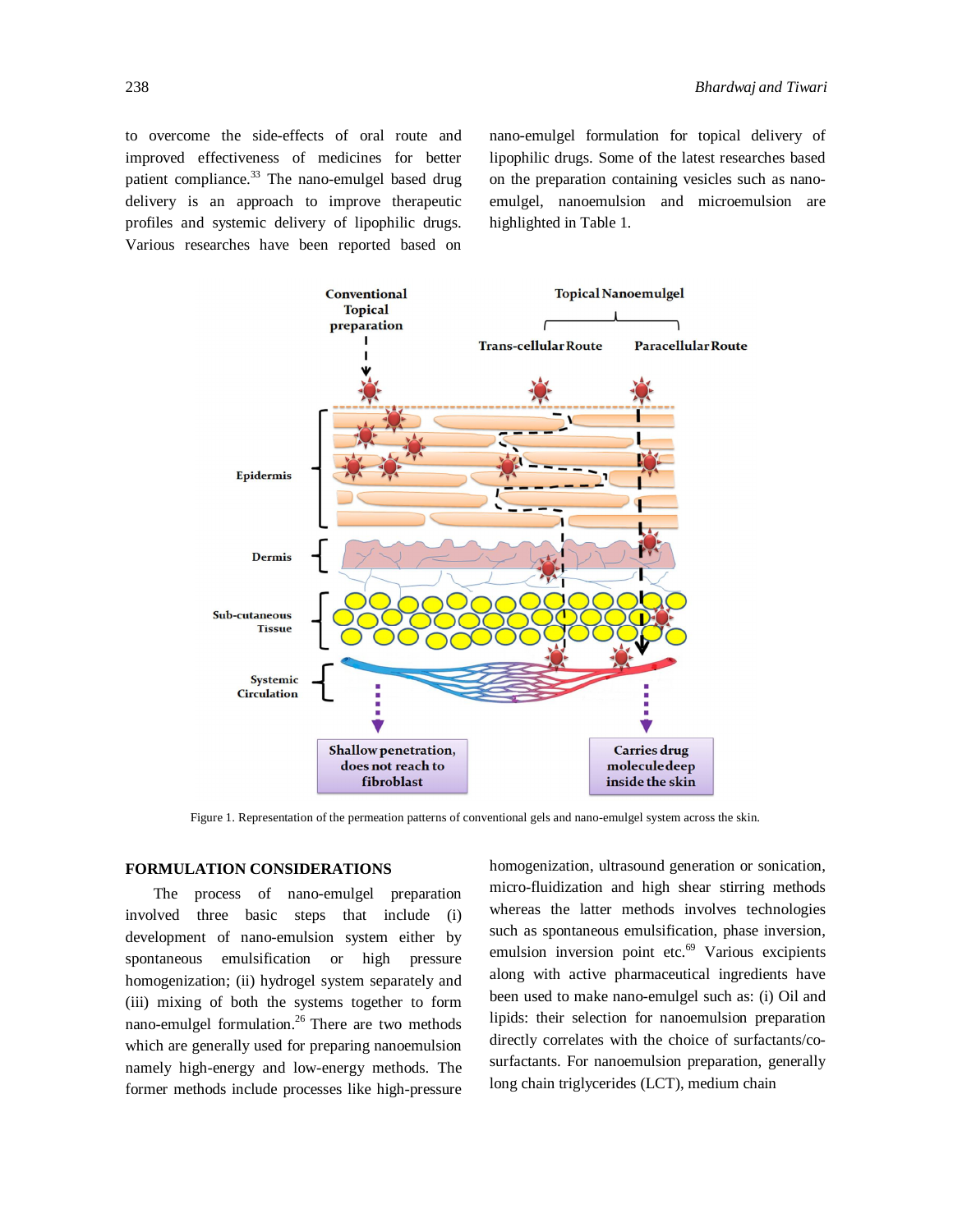| Author/Year                   | Drug/System                                                                | Oil/ polymer used in system                                                                   | Preparation for nano-<br>emulsion                              | Reference<br>number |
|-------------------------------|----------------------------------------------------------------------------|-----------------------------------------------------------------------------------------------|----------------------------------------------------------------|---------------------|
| Gurjot et al. (2019)          | Mefanamic acid-tocopheryl<br>polyethylene glycol succinate<br>nano-emulgel | Capryol, Oleic, Soyabean oil /Tween-<br>20,40,60, Span-80, Carbopol (971,<br>940), HPMC 5-CPS | Spontaneous Emulsification<br>Method                           | 39                  |
| Lakshmana et al.<br>(2017)    | Cyclobenzaprine<br>Hydrochloride nanoemulgel                               | Castor, Orange, Nutmeg oil / Tween<br>80, Span 80, Carbopol 940                               | Emulsification method                                          | 27                  |
| Dhawan et al.<br>(2014)       | Piroxicam nanoemulgel                                                      | Oleic acid / tween 80, Carbopol 934                                                           | Emulsification method                                          | 40                  |
| (2019)                        | Ahmed M. Eid et al. Fusidic acid & sodium fusidate<br>nanoemulgel          | Pine, Olive, Corn Oil / Tween-20,80,<br>Span -20,80                                           | Self-nanoemulsification<br>technique                           | 41                  |
| Khurana et al.<br>(2013)      | Meloxicam Nanoemulsion gel                                                 | Caprylic acid as oil phase / Tween 80,<br>Carbopol 940                                        | Emulsification method                                          | 42                  |
| Eid et al. (2014)             | Swietenia microphylla<br>nanoemulgel                                       | SM oil/Carbopol 934,940                                                                       | Self-emulsification method<br>and phase inversion<br>technique | 43                  |
| Javed et.al. (2019)           | Tea oil nanoemulgel                                                        | Tree tea oil/Tween 20, 80, Carbopol<br>940, PEG400                                            | Emulsification method                                          | 44                  |
| Mao et al. (2019)             | Eprinomectin nanoemulgel                                                   | Castor oil/Tween 80, Carbopol 940                                                             | Emulsification method                                          | 45                  |
| Dixit et al. (2019)           | Anthralin microemulsion gel                                                | Karanj oil/Tween 80, Span 20                                                                  | Emulsification method                                          | 46                  |
| Mulia.et al. (2018)           | Mangosteen nanoemulgel                                                     | Coconut oil / Span 80, Tween 80                                                               | Emulsification method                                          | 47                  |
| Tungadi. et al.<br>(2020)     | Snakehead fish powder<br>nanoemulgel                                       | Olive oil / Tween 80, PEG 400                                                                 | Low pressure<br>homogenization method                          | 48                  |
| Pradum et al.<br>(2019)       | Topical Itraconazole nanogel                                               | Water/Tween 80, Span 80, Carbopol<br>940                                                      | Solvent diffusion method                                       | 49                  |
| Urmila et al. (2013)          | Allyl amine nanoemulgel                                                    | Soya oil / Tween 80, Carbopol 934                                                             | Spontaneous emulsification<br>method                           | 50                  |
| Subheet et al.<br>(2017)      | Vitamin E-Tocopheryl<br>polyethylene glycol succinate<br>nanoemulsion      | Olive oil, Oleic oil / Carbopol<br>934,940                                                    | High energy method                                             | 51                  |
| Pintu et al. (2018)           | Curcumin nanoemulgel                                                       | Curcumin oil / Tween 80                                                                       | Ultrasonication method                                         | 52                  |
| Mustafa et al.<br>(2019)      | Apixaban ultrafine<br>nanoemulsion                                         | Castor, Olive, Coconut etc / Tween<br>20, Tween 80, Span 20, Span 80                          | Emulsification method,<br>aqueous titration method             | 53                  |
| Ghosh. et al. (2013)          | Cinnamon oil nanoemulsion                                                  | Cinnamon oil / Tween 80                                                                       | Ultrasonic emulsification<br>method                            | 54                  |
| Ahuja. <i>et al.</i> (2008)   | Aceclofenac nanoemulsion                                                   | Lebrafil as oil phase /Tween 80                                                               | Spontaneous emulsification<br>method                           | 55                  |
| Vaiyapuri et al.<br>(2016)    | Essential oil based<br>nanoemulsion                                        | Nigella Sativa L oil /Polysorbate 80                                                          | Ultrasonic emulsification<br>method                            | 56                  |
| Vaida et al. (2015)           | Resveratrol microemulsion                                                  | Oleic, Olive oil / PEG 8                                                                      | Oil titration method                                           | 57                  |
| Vidya et.al. (2012)           | Bifonazole topical<br>microemulgel                                         | Oleic acid as oil / Tween 80                                                                  | Emulsification method                                          | 58                  |
| Altug.et al. (2014)           | Naproxen microemulsion                                                     | Isopropyl myristate as oil / Span 80                                                          | Emulsification method                                          | 59                  |
| Vishal et al. (2018)          | Ramipril microemulsion                                                     | Orange oil / Tween 80                                                                         | Water titration method                                         | 60                  |
| Hemal <i>et. al.</i> $(2012)$ | Cilnidipine microemulsion                                                  | Tocotrienol as oil / Tween 20                                                                 | Titration method                                               | 61                  |
| Kohli et al. (2007)           | Terbinafine microemulsion                                                  | Oleic acid as oil / Labrasol S                                                                | Spontaneous emulsification<br>method                           | 62                  |
| Aparna <i>et al.</i> (2014)   | Satranidazole micro-emulsion<br>gel                                        | Oleic acid, Olive as oil / Tween 80,<br>Carbopol 940                                          | Cosurfactant titration<br>method                               | 63                  |
| Mohammad et al.<br>(2012)     | Turmeric oil topical<br>nanoemulsion                                       | Turmeric oil / Tween 80, Carbopol<br>940                                                      | Spontaneous emulsification<br>method                           | 64                  |
| Rajitha et al. (2019)         | Chaulmoogra oil-methotrexate<br>nanoemulsion                               | Chaulmoogra oil / Tween 80                                                                    | Emulsification method                                          | 65                  |
| Jain et al. (2011)            | Methoxsalen topical micro-<br>emulgel                                      | Ethyl oleate as oil phase / Tween 80,<br>Carbopol 934                                         | Emulsification method                                          | 66                  |
| Trivedi et al. (2018)         | Clobetasol propionate and<br>salicylic acid topical<br>microemulsion       | Oleic acid as oil phase/Tween 20,<br>Tween 80, PEG 400                                        | Water titration method                                         | 67                  |
| Tejinder et al.<br>(2013)     | Babchi oil topical emulgel                                                 | Babchi oil / Capryol 90, Tween $-20$ ,<br>$80$ Span $- 20, 80$                                | Emulsification method                                          | 68                  |

### **Table 1. Topical nano-emulgel/ nanoemulsion/ preparations for various skin diseases.**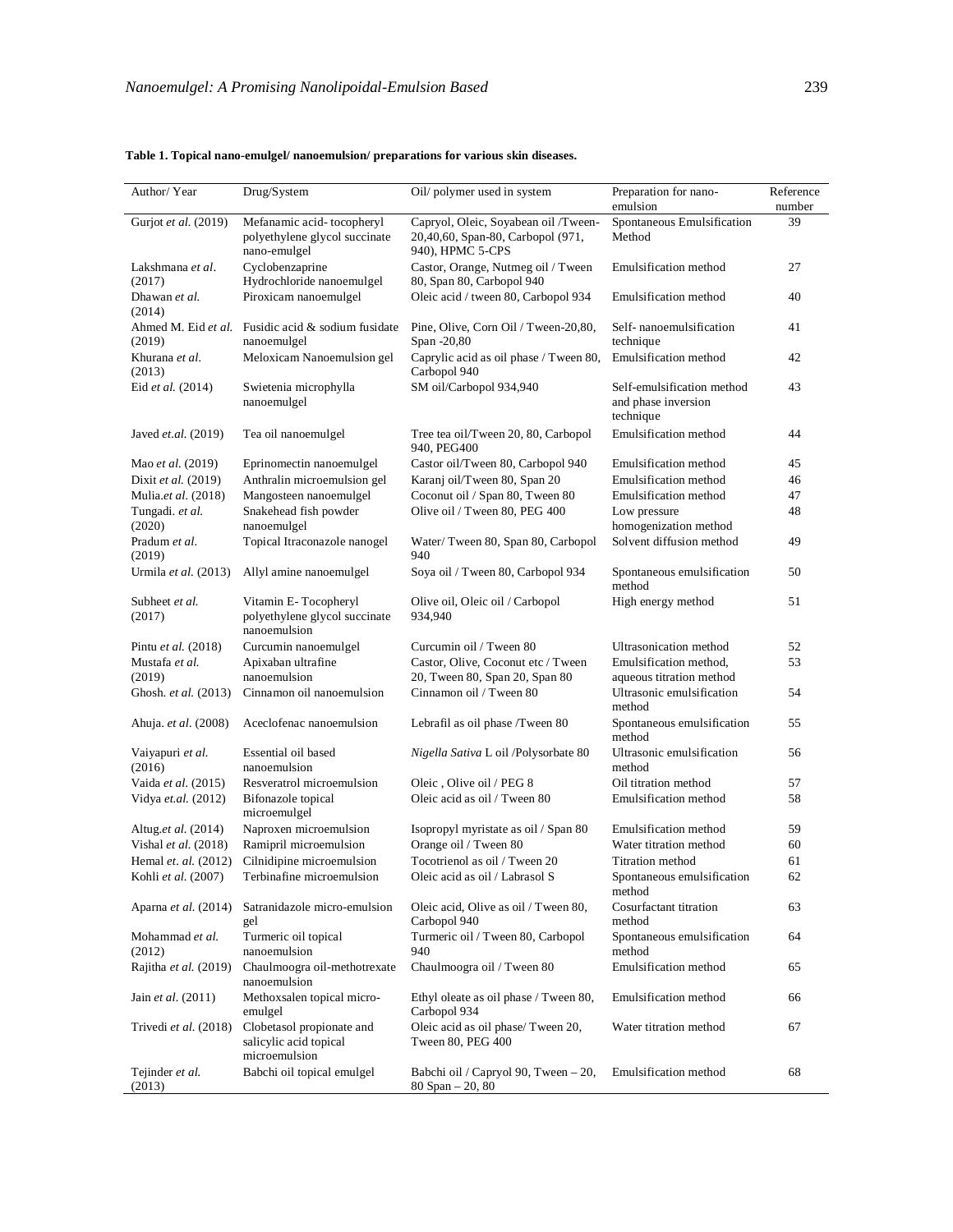triglyceride (MCT) and short chain triglycerides (SCT) are selected such as triacetin, trybutyrin etc.<sup>70,71</sup> Apart from these, various vegetable oils (castor oil, olive oil, coconut oil, almond oil, sesame oil, soyabean oil, etc) from plant sources approved for topical delivery are used in the preparation of nano-emulgel. $72-76$  Other than this, various fatty acid and alcohol (Stearyl alcohol, cetyl alcohol etc.<sup>72</sup>, fatty acid ester and glycerol (butyric acid derivatives, glycerol triacetate etc. $\frac{77}{2}$  have been used as oil phase in preparation of nanoemulsion for nano-emulgel. (ii) Vehicles: nanoemulsion is commonly prepared in distilled water and solvents with high polarity. (iii) Gelling agent: They are used to prepare hydrogel and gel-matrix, e.g. agar gum, guar gum, xanthan gum, HPMC, tragacanth etc. (iv) Permeation enhancers are added in preparation to interact with the skin constituent to produce reversible temporary increase in permeability to skin layer, eg; linoleic acid, oleic acid, lecithin etc. (v) Surfactants/co-surfactants: stabilizes the formulation and helps in solubilising the drugs, eg; Acrysol, Labrasol, Tween 80, Tween 20, Span 80, stearic acid, etc.<sup>38</sup>

After preparation, the nano-emulgel formulations are generally evaluated for various *in-vitro* and *invivo* parameters including determination of drug content, particle/vesicle size, grittiness, pH, spreadability, viscosity measurement and rheological behaviour, zeta potential, poly-dispersity index (PDI), mucoadhesive property, e*x-vivo* drug permeation studies, i*n-vivo* studies, skin irritancy study and stability studies. These parameters may influence the drug delivery and system's overall performance.78-89

### **Topical applications of nanoemulgel in managing psoriasis.**

Psoriasis can be treated by various medications whether by single dose or in combination. About 75% of patients having moderate psoriasis are treated by topical medications.<sup>90</sup> The most common etiological factor is stress. <sup>3</sup> Certain factor like mental strain, skin damage, systemic infections, chronic

disorders like Crohn's disease and intestinal upsets can affect the conditions of psoriasis.<sup>91</sup> Various drug delivery systems have been developed and reported for the treatment of psoriasis such as oral drug delivery, systemic drug delivery and topical drug delivery including creams, ointment, shampoo and gel preparations.<sup>92-95</sup> Several conventional and approved medicines are available for the treatment of psoriasis based on its severity. The treatment include corticosteroids, vitamin D, retinoids (topical), combination of methotrexate with ultraviolet B (UVB) phototherapy (first line therapy), acetratin, apremilast (non-biologics, first line therapy), and methotrexate with biologics (Infliximab and Efalizumab monoclonal antibodies) and UVB with biologics (second line therapy). For light therapy exposure of light in short wavelength is called UVB. Side effects of light therapy include skin damage, and may have chance of skin cancer. Systemic treatment may be given through oral and parental route in moderate to severe psoriasis.<sup>5,96,97</sup>

The major drawback of wide range of antipsoriatic drugs used via the topical route includes side effects like low permeability through transcutaneous membrane resulting low bioavailability, which makes it clinically less important and emerges the need to develop advanced topical drug delivery systems for psoriasis. Generally, topical preparation like gels, creams, ointment, and lotions can be given as alone or in combination of drugs to treat mild to moderate psoriasis.<sup>98</sup> Some of the marketed topical preparations are given in Table 2.

**Nano-emulgel as effective carriers for antipsoriatic agents.** Nano-emulgel delivery system for anti-psoriatic agents has great potential for better clinical effect of drug candidates in psoriasis as the system exhibits deep percutaneous permeation across the membranes. Drug delivery using nano-emulgel system is used for improving therapeutic action of lipophilic drug and systemic delivery.<sup>32</sup> Basically, nano-emulgel are made up of o/w nanoemulsion admixture with gelling agent. The system offers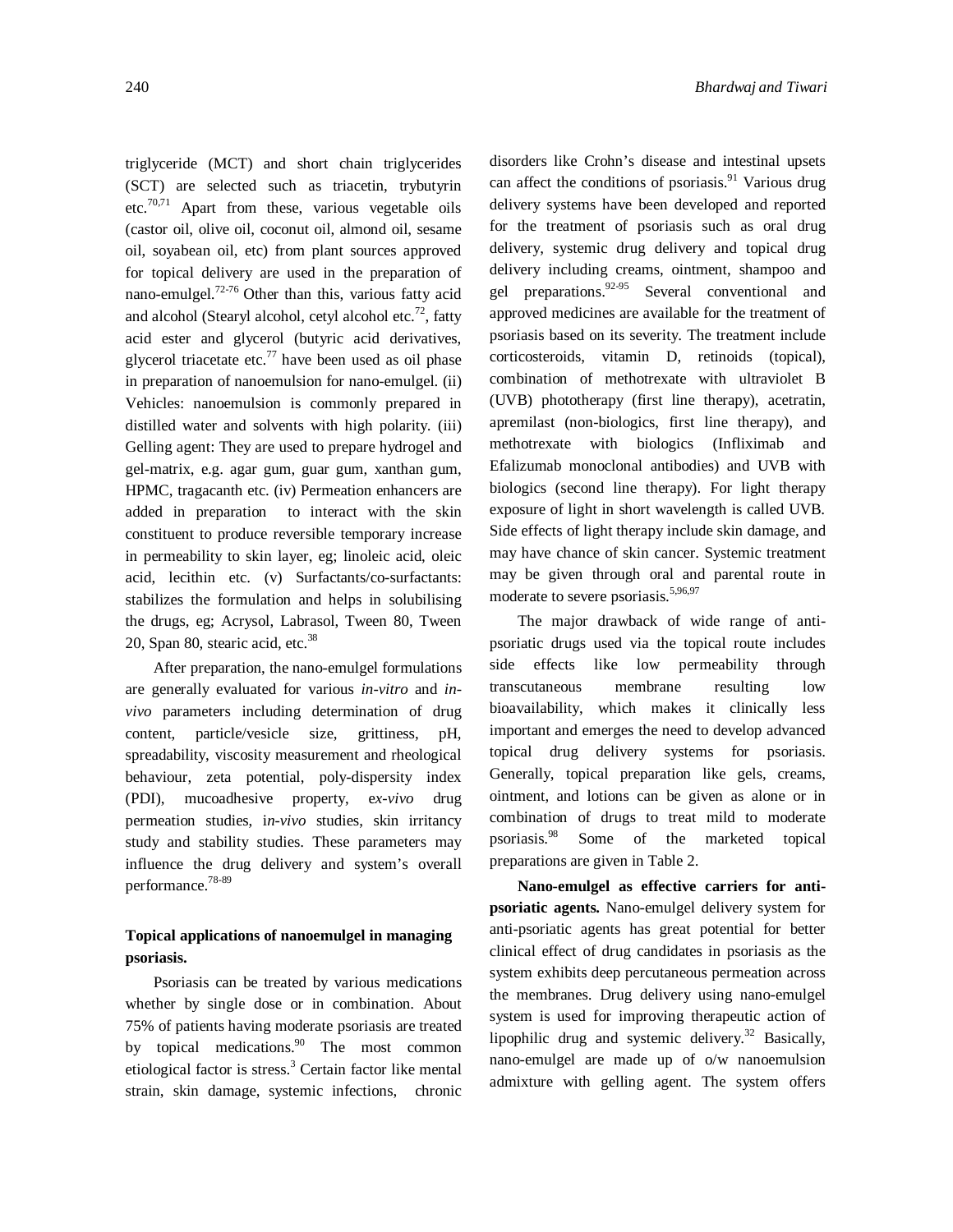several advantages like patient compliance, increased stability with reduced surface tension, non-irritating nature, non-toxicity.<sup>99,100</sup> Several literatures revealed the pharmacokinetic studies of the nano-emulgel system in topical delivery suggesting a variety of benefits such as enhanced permeation of drug through the skin, reduces dosing frequency, sustained release effect for desired duration, depot release of drug at site of action, avoids hepatic first pass metabolism, improved stability, and reduced dose required and hence lesser dose related toxicity. In case of psoriasis, nano-emulgel formulation exhibits

deep penetration across the stratum corneum at the site of action for long time resulting in better treatment approach along with reduced dose and dosing frequency of actives and hence strongly suggests the topical nano-emulgel formulation containing anti-psoriatic agent as a suitable alternate delivery system by overcoming the sufferings of oral administration of drugs causing side effects and also better patient compliance in managing psoriasis.<sup>101,102</sup> Some of the marketed products based on various nanocarriers based delivery systems indicated in different skin conditions are shown in Table 3.

| Table 2. Commercially available topical anti-psoriatic preparations. |  |  |  |
|----------------------------------------------------------------------|--|--|--|
|----------------------------------------------------------------------|--|--|--|

| Marketed<br>products | Drug used                      | Company name             | Major side effects                                 |
|----------------------|--------------------------------|--------------------------|----------------------------------------------------|
| Elocon               | Mometasone Furoate             | <b>MSD</b>               | Allergic skin reactions                            |
|                      |                                |                          | Loss of skin colour. Acne                          |
| Dovonex              | Calcipotriene                  | Leo Pharma               | Hypercalcemia, Local irritation                    |
| Taclonex             | Calcipotriene Betamethasone    | Leo pharma               | Erythema, Stinging sensation                       |
|                      |                                |                          | Dry skin                                           |
| Tazorac              | Tazarotene                     | Allergen Pharmaceuticals | Burning and irritation                             |
| Temovate             | Clobetasol propionate          | PharmaDerm               | Thinning and cracking of skin, burning,<br>redness |
| Diprolene            | Betamethasone dipropionate     | Schering                 | Blisters, itching and peeling of skin              |
| Diprosalic           | Betamethasone dipropionate and | Merck Sharp and Dohme    | Dermatitis                                         |
|                      | Salicylic acid                 | Limited                  | Allergic skin reactions                            |

**Table 3. Emulsion-based and nanocarrier-based gels preparations available in the market.**

| Marketed products       | Indications        | Carrier used  | Company name                 |
|-------------------------|--------------------|---------------|------------------------------|
| Voltaren                | Inflammation /pain | Emulgel       | Novartis pharma              |
| Miconaz-H               | Vaginal infection  | Emulgel       | Medical Union Pharmaceutical |
| <b>Diclomax</b>         | Pain               | Emulgel       | Torrent pharma               |
| Zyclin                  | Acne               | Nanogel       | ZydusCadila                  |
| Adalene                 | Acne               | Nanogel       | Cam-Camilin Ltd.             |
| Oxalgin                 | Gout, migrane      | Nanogel       | ZydusCadila                  |
| Eye perfector gel       | Dark circle        | Liposome      | Avon solution                |
| Nanofast gel            | Gout, migrane      | Nanoemulsion  | Pharmed Ltd.                 |
| Biogelmicroemulsion     | Dry skin           | Microemulsion | BioOne                       |
| Nano cream              | Dark circle        | Nanoemulsion  | Collonil                     |
| Anti-age response cream | Skin aging         | Noisome       | St. Botanica                 |
| Vital Nanoemulsion A-VC | Dry skin           | Nanoemulsion  | Marie Louise                 |
| Lip Tender              | Dry lips           | Nanosphere    | <b>LHB</b>                   |
| Ravitalift              | Anti-aging         | Liposome      | L'Oreal                      |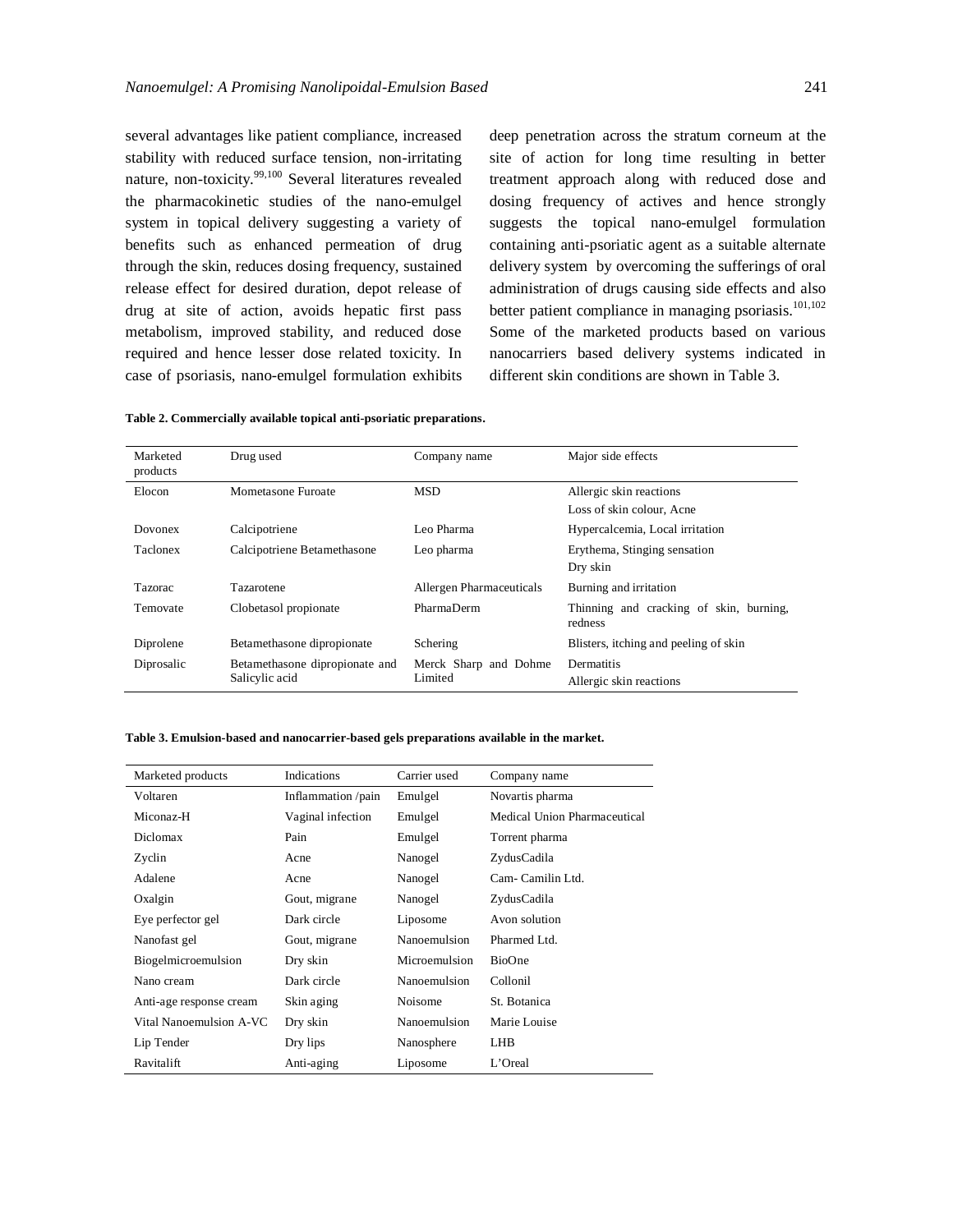**Future scope of nano-emulgel in topical delivery.** Based on various literature discussed in this review, it is suggested that nano-emulgel delivery system has emerged as one of the best and smart alternatives among various novel drug delivery system for topical use. The nano-emulgel delivery system is very effective for poor aqueous soluble drug candidates which have been abolished from development processes due to limited clinical efficacy. The system is believed to enhance the pharmacodynamic and pharmacokinetic properties of drugs having poor bioavailability resulting better patient compliance. Many of the lipophilic drugs belonging to different categories have been incorporated in nano-emulgel system suggesting increased therapeutic profiles in respect to better penetration in skin layer, non-greasy nature, nontoxic, avoid hepatic first pass metabolism and safety. The developed nano-emulgel has been tested against many acute and chronic diseases like inflammatory disorder, cardiovascular disease, fungal infections and alopecia. With all benefits, it could be inferred that nano-emulgel system can be a better and potential drug delivery tool for the treatment of psoriasis topically to achieve better treatment strategies and more patient compliance in near future in patients who suffer with oral medications.

# **CONCLUSIONS**

The nano-emulgel drug delivery system is aimed to develop with improved therapeutic profiles as well as systemic availability of various lipophilic drugs belonging to BCS class II and IV. Several research reports demonstrated the increase drug profiles when incorporated in nano-emulgel formulations. The selection of appropriate vehicles, surfactants/cosurfactants and methods of fabrication has huge impact on the stability and biological behavior of the developed nanocarrier systems such as nano-emulgel, nanoemulsion, microemulsions, liposomes, etc. The choice of surfactant is of important concern as the increased concentration of surfactants may cause mild to severe toxicity. Hence, it can be concluded

that lipoidal emulsion-based nanocarrier system is a safe and effective alternative approach to conventional delivery system for topical applications in the management of variety of psoriasis and other skin disorders.

### **ACKNOWLEDGMENT**

Authors are thankful to I.T.S College of Pharmacy, Murad Nagar, Ghaziabad, Uttar Pradesh (201206) India, for providing us the platform and infrastructure for preparing this manuscript.

### **COMPETING INTEREST**

Authors declare no competing interest.

### **REFERENCES**

- 1. Rahman, B.S., Anwar, F., Al-Abbasi, F.A. and Kumar, V. 2016. In: *Nanotechnology based nano bullets in antipsoriatic drug delivery: State of the Art*. Nanoscience in Dermatology. Elsevier, pp. 157-66.
- 2. Rendon, A. and Schakel, K. 2019. Psoriasis pathogenesis and treatment. *Int. J. Mol. Sci.* **20**, 1475.
- 3. Dutta, S., Chawla, S. and Kumar, S. 2018. Psoriasis: a review of existing therapies and recent advances in treatment**.** *J. Rational. Pharmacother. Res*. **4**, 12-23.
- 4. Kimmel, G.W. and Lebwohl, M. 2018. In: *Psoriasis: Overview and Diagnosis*. (Bhutani T., Liao W., Nakamura M. Eds). Updates in Clinical Dermatology, Springer, Cham, pp. 1-16.
- 5. Ayala, F. 2007. Clinical presentation of psoriasis. *Reumatismo*. **59**, 40-45.
- 6. Langley, R.G., Krueger, G.G. and Griffiths, C.E. 2005. Psoriasis: epidemiology, clinical features, and quality of life. *Ann. Rheum. Dis*. **64,** 18-23.
- 7. Lande, R., Botti, E., Jandus, C., Dojcinovic, D., Fanelli, G., Conrad, C., Chamilos, G., Feldmeyer, L., Marinari, B., Chon, S., Vence, L., Riccieri, V., Guillaume, P., Navarini, A.A., Romero, P., Costanzo, A., Piccolella, E., Gilliet, M. and Frasca, L. 2014. The antimicrobial peptide LL37 is a T-cell autoantigen in psoriasis. *Nat. Commun*. **3**, 5621.
- 8. Arakawa, A., Siewert, K., Stöhr, J., Besgen, P., Kim, S.M., Ruhl, G., Nickel, J., Vollmer, S., Thomas, P., Krebs, S., Pinkert, S., Spannagl, M., Held, K., Kammerbauer, C., Besch, R., Dornmair, K. and Prinz, J.C. 2015. Melanocyte antigen triggers autoimmunity in human psoriasis. *J. Exp. Med.* **212**, 2203-2212.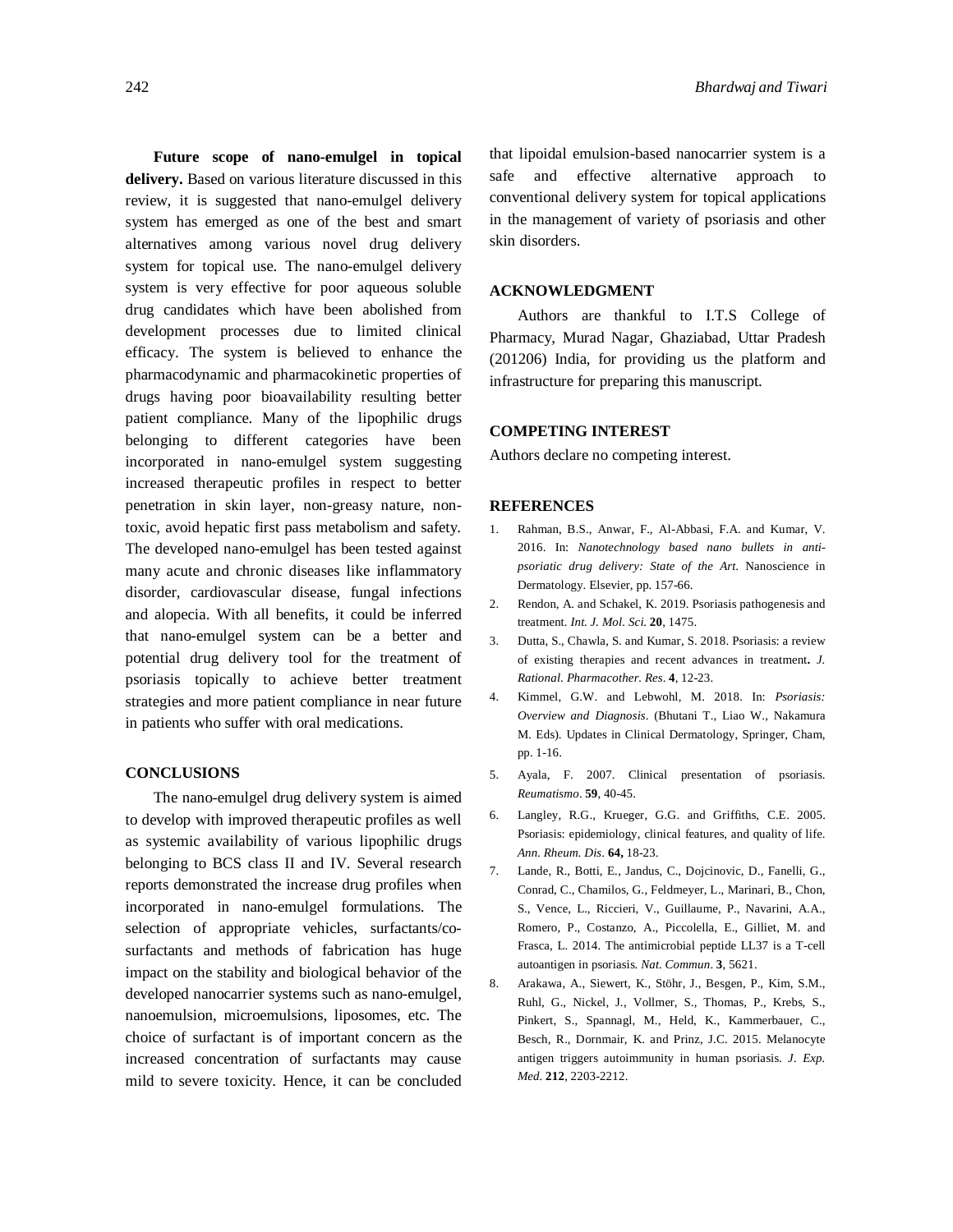- 9. Sarac, G., Koca, T.T. and Baglan, T. 2016. A brief summary of clinical types of psoriasis. *North. Clin. Istanbul*. **3**, 79-82.
- 10. Wolff, K., Goldsmith, L., Katz, S., Gilchrest, B., Paller, AS., and Leffell, D. 2011. In: *Fitzpatrick's Dermatology in*  General Medicine, Dermatology Pediatrics, McGraw-Hill, 8<sup>th</sup> Ed., pp. 169-194.
- 11. Braun-Falco, O., Plewig, G., Wolff, H.H., Winkelmann, R.K. 2000. In: *Dermatology*. Berlin: Springer-Verlag, 2<sup>nd</sup> Ed., pp. 585-607.
- 12. Bolognia, J.L. and Jorizzo, J.L. 2003. In: *Papulosquamous and Eczematous Dermatoses: Psoriasis*. Edinburg: Mosby, 2<sup>nd</sup> Ed., pp.125-149.
- 13. Yanagisawa, H., Richardson, J.A., Taurog, J.D. and Hammer, R.E. 1995. Characterization of psoriasiform and alopecic skin lesions in HLA-B27 transgenic rats. *Am. J. Pathol*. **147,** 955- 964.
- 14. Xia, Y.P., Li, B., Hylton, D., Detmar, M., Yancopoulos, G.D. and Rudge, J.S. 2003. Transgenic delivery of VEGF to mouse skin leads to an inflammatory condition resembling human psoriasis. *Blood.* **102,** 161-168.
- 15. Zeigler, M., Chi, Y., Tumas, D.B., Bodary, S., Tang, H. and Varani, J. 2001. Anti-CD11a ameliorates disease in the human psoriatic skin-SCID mouse transplant model: comparison of antibody to CD11a with cyclosporin A and clobetasol propionate. *Lab. Invest.* **81**, 1253-1261.
- 16. Mrinalini, C.D., Mangesh, R.B. and Sneha, A.L. 2017. Formulation and evaluation of herbal gel for treatment of psoriasis. *World J. Pharm. Pharm. Sci.* **6**, 1199-1210.
- 17. Kshirsagar, N.A. 2000. Drug delivery systems. *Ind. J. Pharmacol.* **32**, S54-S61.
- 18. Patil, P., Datir, S. and Saudagar, R. 2019. A review on topical gels as drug delivery system. *JDDT*. **9**, 989-994.
- 19. Prausnitz, M.R. and Langer, R. 2008. Transdermal drug delivery. *Nat. Biotechnol*. **26**, 1261-1268.
- 20. Jain, A., Deveda, P., Vyas, N., Chauhan, J., Hemant, K. and Sanjay, J. 2011. Gellified emulsion for sustain delivery of itraconazole for topical fungal diseases. *IJPRD.* **2**, 18-25.
- 21. Bruton, L., Keith, P., Blumenthal, D. and Buxton, Z. 2008. In: *Goodman & Gillman's Manual of Pharmacology and Therapeutics*, McGraw's Hill, pp. 1086-1094.
- 22. Ahmed, M. and Ali, M. 2016. Semisolid dosage form: topical gel formulation a review. *World J. P'ceutical Rese* **5**, 1256- 1268.
- 23. Tamjidi, F., Nasirpour, A., Varshosaz, J. and Shahedi, M. 2013. Nanostructured lipid carriers (NLC): a potential delivery system for bioactive food molecules. *Innov. Food Sci. Emerg. Technol.* **19**, 29-43.
- 24. Rahman, M., Kumar, V., Beg, S., Sharma, G., Katare, O.P. and Anwar, F. 2016. Emergence of liposome as targeted magic bullet for inflammatory disorders: current state of the art. *Artif. Cells. Nanomed. Biotechnol*. **44**, 1597-608.
- 25. Algahtani, M.S. Ahmad, M.Z. and Ahmad, J. 2020. Nanoemulsion loaded polymeric hydrogel for topical delivery of curcumin in psoriasis. *J. Drug. Deliv. Sci. Technol.* **59**, 2020: 101847.
- 26. Basera, K., Bhatt, G., Kothiyal, P. and Gupta, P. 2015. Nanoemulgel: a novel formulation approach for topical delivery of hydrophobic drugs. *World. J. Pharm. Pharm. Sci.* **4**, 1871-1886.
- 27. Lakshman Prabhu, S., Sharvanan, S.P., Aravindan, S., Bhuvaneswari, A. and Manikandan, V. 2017. Nanoemulgel for transdermal delivery of cyclobenzaprine hydrochloride. *NAPDD.* **1**, 555-575.
- 28. Mohamed, M.I. 2004. Optimization of chlorphenesin emulgel formulation. *AAPS J*. **6**, e26.
- 29. Rahil, M., Bhura G., Khushboo, A., Bhagat, and Samir, K.S. 2015. Formulation and evaluation of topical nanoemulgel of adapalene**.** *World. J. Pharm. Sci.* **3**, 1013-1024.
- 30. Taglietti, M., Hawkins, C.N. and Rao, J. 2008. Novel topical drug delivery systems and their potential use in acne vulgaris. *Skin. Therapy. Lett*. **13**, 6-8.
- 31. Sutradhar, K.B., and Mohammad, L.A. 2013. Nanoemulsion: increasing possibilities in drug delivery. *Eur. J. Nanomed.* **5**, 97-110.
- 32. Sengupta, P. and Chatterjee, B. 2017. Potential and future scope of nanoemulgel formulation for topical delivery of lipophilic drugs. *Int. J. Pharm.* **526**, 353-365.
- 33. Ajazuddin Alexander, A., Khichariya, A., Gupta, S., Patel, R.J., Giri, T.K. and Tripathi, D.K. 2013. Recent expansions in an emergent novel drug delivery technology: emulgel. *J. Control. Release*. **171**, 122-32.
- 34. Barry, B.W. 2004. Breaching the skin's barrier to drugs. *Nat. Biotechnol.* **22**, 165-167.
- 35. Paudel, K.S., Milewski, M., Swadley, C.L., Brogden, N.K., Ghosh, P. and Stinchcomb, A.L. 2010. Challenges and opportunities in dermal/transdermal delivery. *Ther. Deliv*. **1**, 109-131.
- 36. Li, F., Bae, B.C. and Na, K. 2010. Acetylated hyaluronic acid/photosensitizer conjugate for the preparation of nanogels with controllable phototoxicity: synthesis, characterization, auto-photoquenching properties, and in vitro phototoxicity against HeLa cells. *Bioconjug. Chem.* **21**, 1312-1320.
- 37. Arianto, A., Lie, D.Y., Sumaiyah, S. and Bangun, H. 2020. Preparation and evaluation of nanoemulgels containing a combination of grape seed oil and anisotriazine as sunscreen. *Open Access Maced. J. Med. Sci.* **8**, 994-999.
- 38. Malay, N.J., Chandresh, P.P. and Bhupendra, G.P. 2018. Nanoemulgel approach for topical gel formulation. *RRHOAJ*. **2,** 18-21.
- 39. Gurjot, K. 2019. TPGS loaded topical nanoemulgel of mefenamic acid for the treatment of rheumatoid arthritis. *IJPPR. Human*. **15**, 64-107.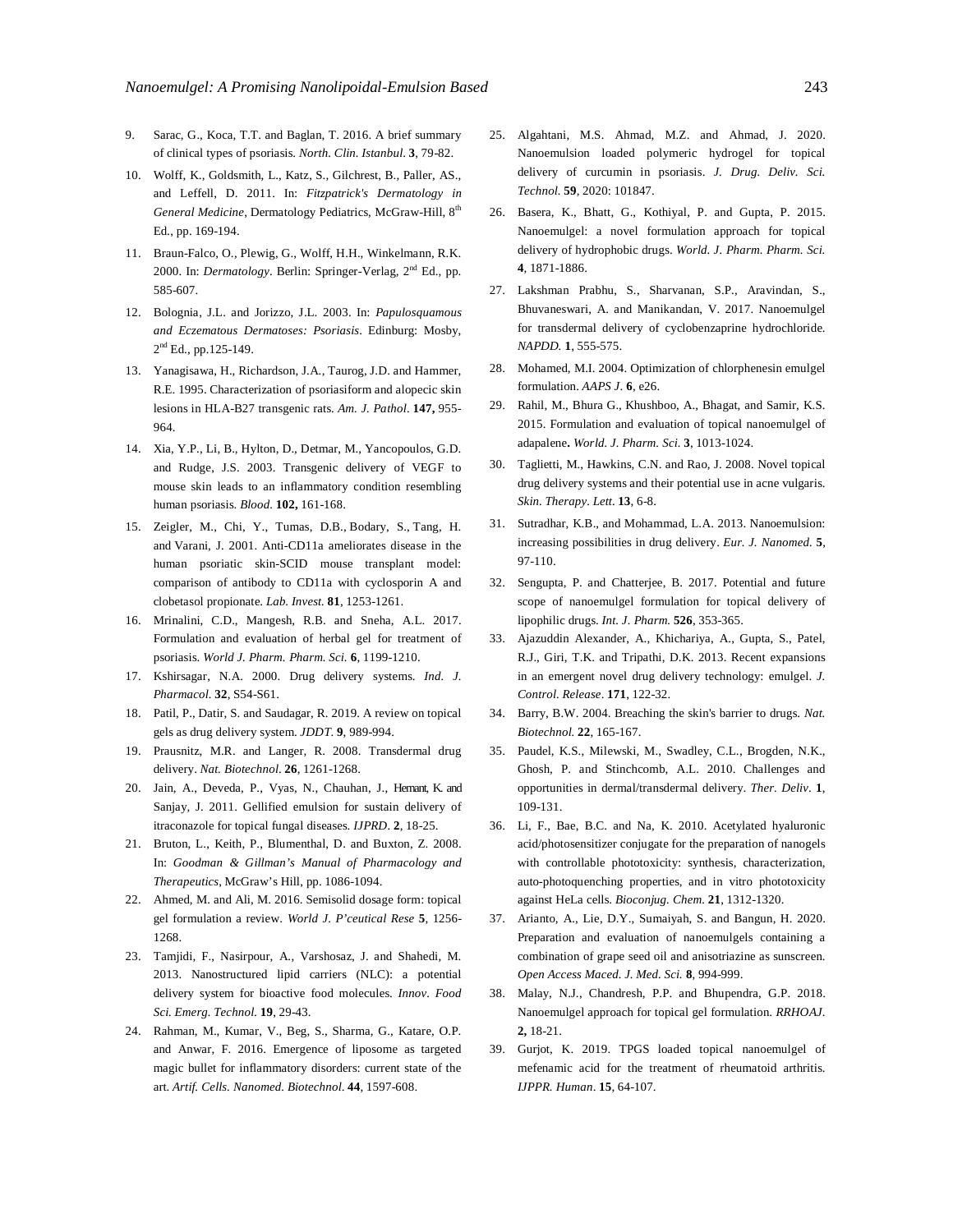- 40. Dhawan, B., Aggarwal, G. and Harikumar, S. 2014. Enhanced transdermal permeability of piroxicam through novel nanoemulgel formulation. *Int. J. Pharm. Investig.* **4**, 65-76.
- 41. Eid, A.M., Istateyeh, I., Salhi, N. and Istateyeh, T. 2019. Antibacterial activity of fusidic acid and sodium fusidate nanoparticles incorporated in pine oil nanoemulgel. *Int. J. Nanomed*. **14**, 9411-9421.
- 42. Khurana, S., Jain, N.K. and Bedi, P.M. 2013. Nanoemulsion based gel for transdermal delivery of meloxicam: physicochemical, mechanistic investigation. *Life. Sci.* **92**, 383-92.
- 43. Ahmad, M.E., El-Enshasy, H.A., Ramlan, A. and Nagib, A.E. 2014. Preparation, characterization and anti-inflammatory activity of *Swietenia macrophylla* nanoemulgel. *J. Nanomed. Nanotechnol.* **5**, 190.
- 44. Ahmad, J., Gautam, A., Komath, S., Bano, M., Garg, A. and Jain, K. 2019. Topical nano-emulgel for skin disorders: formulation approach and characterization. *Recent. Pat. Antiinfect. Drug. Discov*. **14**, 36-48.
- 45. Mao, Y., Chen, X., Xu, B., Shen, Y., Ye, Z., Chaurasiya, B., Liu, L., Li, Y., Xing, X. and Chen, D. 2019. Eprinomectin nanoemulgel for transdermal delivery against endoparasites and ectoparasites: preparation, in vitro and in vivo evaluation. *Drug. Deliv.* **26**, 1104-1114.
- 46. Dixit, G.R., Shende, A.B. 2018. Formulation and evaluation of anthralin microemulsion gel using karanj oil. *IJPSR.* **5**, 2041-2050.
- 47. Kamarza, M., Rosalia, M.A., Ramadhan, and Krisanti, E.A. 2018. Formulation and characterization of nanoemulgel mangosteen extract in virgin coconut oil for topical formulation. *MATEC. Web. Conf.* **156**, 01013.
- 48. Robert, T. and Ekawaty, P. 2017. Evaluation of physical stability and antibacterial properties of snakehead fish (*Ophiocephalus Striatus*) cream containing immunoglobulin. *Int. J. Chemtech. Res*. **10**, 200-206.
- 49. Wadile, K.A., Ige, P.P. and Sonawane, R.O. 2019. Preparation of itraconazole nanoparticles and its topical nanogel: Physicochemical properties and stability studies. *Int. J. Pharm. Sci. Dev. Res*. **5**, 001-008.
- 50. Syamala, U. 2013. Development & optimization of allyl amine antifungal nanoemulgel using 23 factorial design for the treatment of *Tinea pedis*. *Eur. Sci. J.* **4**, 597-605.
- 51. Kaur, L., Subheet, K.J. and Singh, K. 2017. Vitamin E TPGS based nanogel for skin targeting of high molecular weight anti-fungal drug: development, *in vitro* and *in vivo* assessment. *RSC Advances.* **5**, 53671-53686.
- 52. Pintu, K.D., Manami, D. and Soumen, R. 2018. Fabrication and characterization of curcumin nanoemulgel to overcome the challenges in ophthalmic drug delivery system. *Saudi J. Med. Pharm. Sci*. **4**, 109-118.
- 53. Mustafa, R.A., Rajab, N.A. 2020. Apixaban ultrafine o/w nano emulsion transdermal drug delivery system: formulation, *in vitro* and *ex vivo* characterization. *Sys. Rev. Pharm.* **11**, 82-94.
- 54. Ghosh, V., Saranya, S., Mukherjee, A. and Chandrasekaran, N. 2013. Cinnamon oil nanoemulsion formulation by ultrasonic emulsification: investigation of its bactericidal activity. *J. Nanosci. Nanotechnol*. **13**, 114-122.
- 55. Shakeel, F., Baboota, S., Ahuja, A., Ali, J., Aqil, M. and Shafiq. S. 2007. Nanoemulsions as vehicles for transdermal delivery of aceclofenac. *AAPS Pharm. Sci. Tech.* **14**, E104.
- 56. Periasamy, V.S., Athinarayanan, J. and Alshatwi, A.A. 2016. Anticancer activity of an ultrasonic nanoemulsion formulation of *Nigella sativa* L. essential oil on human breast cancer cells. *Ultrason. Sonochem.* 31, 449-455.
- 57. Juskaite, V., Ramanauskienė, K. and Briedis, V. 2015. Design and formulation of optimized microemulsions for dermal delivery of resveratrol. *Evid. Based. Complement. Alternat. Med.* 540916.
- 58. Sabale, V., Vora, S. 2012. Formulation and evaluation of microemulsion-based hydrogel for topical delivery. *Int. J. Pharm. Investig.* **2**, 140-149.
- 59. UstündagOkur, N., Yavaşoglu, A. and Karasulu, H.Y. 2014. Preparation and evaluation of microemulsion formulations of naproxen for dermal delivery. *Chem. Pharm. Bull*. (Tokyo) **62**, 135-143.
- 60. Vishal, Y., Prakash, J., Kishor, K. and Shailaja, D. 2018. Preparation and evaluation of microemulsion containing antihypertensive drug. *Int. J. Appl. Pharm*. **10**, 138-146.
- 61. Tandel, H., Raval, K., Nayani, A. and Upadhay, M. 2012. Preparation and evaluation of cilnidipine microemulsion. *J. Pharm. Bioallied Sci*. **4**, S114-S115.
- 62. Baboota, S., Al-Azaki, A., Kohli, K., Ali, J., Dixit, N. and Shakeel, F. 2007. Development and evaluation of a microemulsion formulation for transdermal delivery of terbinafine. *PDA J. Pharm. Sci. Technol.* **61**, 276-85.
- 63. Swaroopa, A., Aparna, C. and Srinivas, P. 2014. Formulation, evaluation and characterization of periodontal microemulsion gel. *IJPSDR*. **6**, 20-25.
- 64. Ali, M.S., Alam, M.S., Imam, F.I. and Siddiqui, M.R. 2012. Topical nanoemulsion of turmeric oil for psoriasis: characterization, ex vivo and in vivo assessment. *Int. J. Drug Deliv.* **4**, 184-197.
- 65. Rajitha, P., Shammika, P., Aiswarya, S., Gopikisan, A., Jayakumar, R. and Sabitha, M. 2019. Chaulmoogra oil based methotrexate loaded topical nanoemulsion for the treatment of psoriasis. *J. Drug. Deliv. Sci. Technol.* **49**, 463-476.
- 66. Behera, J., Keservani, R.K., Yadav, A., Tripathi, M. and Chadoker, A. 2010. Methoxsalen loaded chitosan coated microemulsion for effective treatment of psoriasis. *Int. J. Drug Deliv*. **2**, 159-167.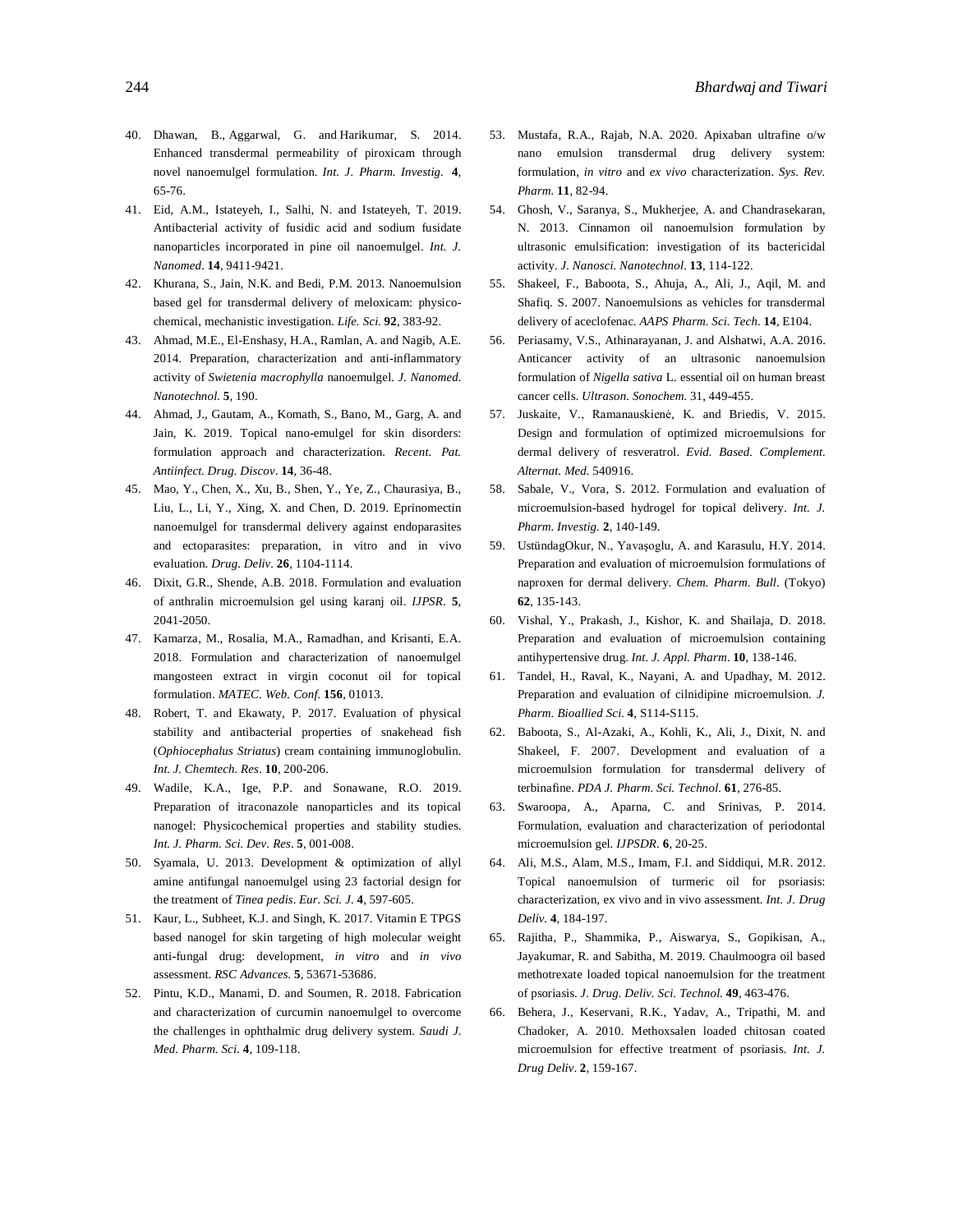- 67. Trivedi, K., Shaikh, N. and Ravikumar, P. 2018. Development of novel microemulsion based topical formulation of clobetasol propionate and salicylic acid for the treatment of psoriasis. *Int. Res. J. Pharm.* **9**, 1-7.
- 68. Marwaha T.K. 2013. Formulation, design, evaluation of herbal anti-psoriatic emulgel. *J. Pharm. Sci. Innov*. **2,** 30-42.
- 69. Kumar, A., Subhabrata, R., Mahfoozur, R., Md. Adil, S., Rudranil, B. and Rammohan, B. 2019. Nano-emulgel: emerging as a smarter topical lipidic emulsion-based nanocarrier for skin healthcare applications. *Recent Pat. Antiinfect. Drug Discov.* **14**, 16-35.
- 70. Bandyopadhyay, S., Katare, O.P. and Singh, B. 2012. Optimized self-nano-emulsifying systems of ezetimibe with enhanced bioavailability potential using long chain and medium chain triglycerides. *Colloids Surf. B. Biointerfaces*. **1**, 50-61.
- 71. Singh, Y., Meher, J.G., Raval, K., Khan, F.A., Chaurasia, M., Jain, N.K. and Chourasia, M.K. 2017. Nanoemulsion: concepts, development and applications in drug delivery. *J. Control. Rel.* **252**, 28-49.
- 72. Pawar, K.R. and Babu, R.J. 2014. Lipid materials for topical and transdermal delivery of nanoemulsions. *Crit. Rev. Ther. Drug. Carrier. Syst.* **31**, 429-458.
- 73. Nastiti, C.M.R.R., Ponto, T., Abd, E., Grice, J.E., Benson, H.A.E. and Roberts, M.S. 2017. Topical nano and microemulsions for skin delivery. *Pharmaceutics*. **9**, 37.
- 74. Lee, S.Y., Pung, Y.Y., Khor, B.K., Kong, W.E., Tan, C.T., Teo, S.Y. 2016. Lipid-based delivery system for topical phenytoin. *J. Appl. Pharm. Sci.* **6**, 14-20.
- 75. Dhawan, B., Aggarwal, G. and Harikumar, S. 2014. Enhanced transdermal permeability of piroxicam through novel nanoemulgel formulation. *Int. J. Pharm. Investig*. **4**, 65-76.
- 76. Bajerski, L., Michels, L.R., Colome, L.M., Bender, E.A., Freddo, R.J., Bruxel, F. and Haas, S.E. 2016. The use of Brazilian vegetable oils in nanoemulsions: an update on preparation and biological applications. *Braz. J. Pharm. Sci.* **52**, 347-63.
- 77. Lopes, L.B., VanDeWall, H., Li, H.T., Venugopal, V., Li, H.K., Naydin, S., Hosmer, J., Levendusky, M., Zheng, H., Bentley, M.V., Levin, R. and Hass, M.A. 2010. Topical delivery of lycopene using microemulsions: enhanced skin penetration and tissue antioxidant activity. *J. Pharm. Sci*. **99**, 1346-57.
- 78. Thorat, S.P. and Rane, S.I. 2010. Formulation and in vitro evaluation of lecithin (soya and egg) based aceclofenac organogels. *J. Pharm. Res.* **3**, 1438-1441.
- 79. Patel, H.K. and Shah D.P. 2018. A review on micro emulsion based gel: an innovative approach for topical delivery of hydrophobic drug. *World J. Pharm. Res*. **7**, 344-349.
- 80. Tamjidi, F., Ali, N., Jaleh, V. and Mohammad, S. 2013. Nanostructured lipid carriers (NLC): a potential delivery system for bioactive food molecules. *Innov. Food. Sci. Emerg. Technol.* **19**, 29-43.
- 81. Lakshmi, P. and Kumar, G.A. 2010. Nanosuspension technology: a review. *Int. J. Pharm. Pharm. Sci.* **2**, 35-40.
- 82. Silva, H.D., Cerqueira, M.A., Vicente, A.A. 2012. Nanoemulsions for food applications: development and characterization. *Food. Bioprocess. Technol.* **5,** 854-867.
- 83. Horne, D.S. 1995. In: *Light scattering studies of colloid stability and gelation*. New physicochemical techniques for the characterization of complex food systems. Blackie Academic & Professional, London, pp. 240-67.
- 84. Pund, S., Rasve, G. and Borade, G. 2013. Ex vivo permeation characteristics of venlafaxine through sheep nasal mucosa. *Eur. J. Pharm. Sci*. **48**, 195-201.
- 85. Majithiya, R.J., Ghosh, P.K., Umrethia, M.L. and Murthy, R.S. 2006. Thermoreversible-mucoadhesive gel for nasal delivery of sumatriptan. *AAPS Pharm. Sci. Tech*. **7**, 67.
- 86. Roa, K.M., Gnanaprakash, K., Badrinath, A.V., Chetty, C.M. and Alagusundaram, M. 2010. Preparation and evaluation of flurbiprofen gel; mucilage of *Cocculus hirsutus* leaf powder as gel base. *Int. J. Pharm. Tech. Res*. **2**, 1578-1583.
- 87. Shakeel, F, Ramadan, W., Gargum, H.M. and Singh, R. 2010. Preparation and in vivo evaluation of indomethacin loaded true nanoemulsions. *Sci. Pharm*. **78**, 47-56.
- 88. Kayes B 1999. In: *Dispersed system*: *Pharmaceutics the Science of Dosage form design* (M.E Aulton, Ed), Churchill Livingstone, Edinburgh; 1<sup>st</sup> Ed, pp. 81-118.
- 89. Barea, M.J., Jenkins, M.J., Gaber, M.H., Bridson, R.H. 2010. Evaluation of liposomes coated with a pH responsive polymer. *Int. J. Pharm*. **15**, 89-94.
- 90. Sarafian, G., Afshar, M., Mansouri, P., Asgarpanah, J., Raoufinejad, K. and Rajabi, M. 2015. Topical turmeric microemulgel in the management of plaque psoriasis; a clinical evaluation. *Iran. J. Pharm. Res.* **14**, 865-876.
- 91. Pathan, A.K., Rahul, T. and Rukhsana, A.R. 2014. Formulation development and evaluation of silymarin gel in psoriasis treatment**.** *JIPBS*. **1**, 21-26.
- 92. Sonia, T. and Tinku, S. 2015. Formulation and evaluation of topical gel containing azithromycin and prednisolone for treating psoriasis**.** *IJPRAS*. **4**, 45-58.
- 93. Danilenko, D.M. 2008. Review paper: preclinical models of psoriasis. *Vet. Pathol.* **45**, 563-75.
- 94. Siddiqui, K., Stein Gold, L., and Gill, J. 2016. The efficacy, safety, and tolerability of ivermectin compared with current topical treatments for the inflammatory lesions of rosacea: a network meta-analysis. *Springerplus*, **5**, 1151.
- 95. Kircik, L.H. and Kumar, S. 2010. Scalp psoriasis. *J. Drugs. Dermatol*. **9**, s101-5.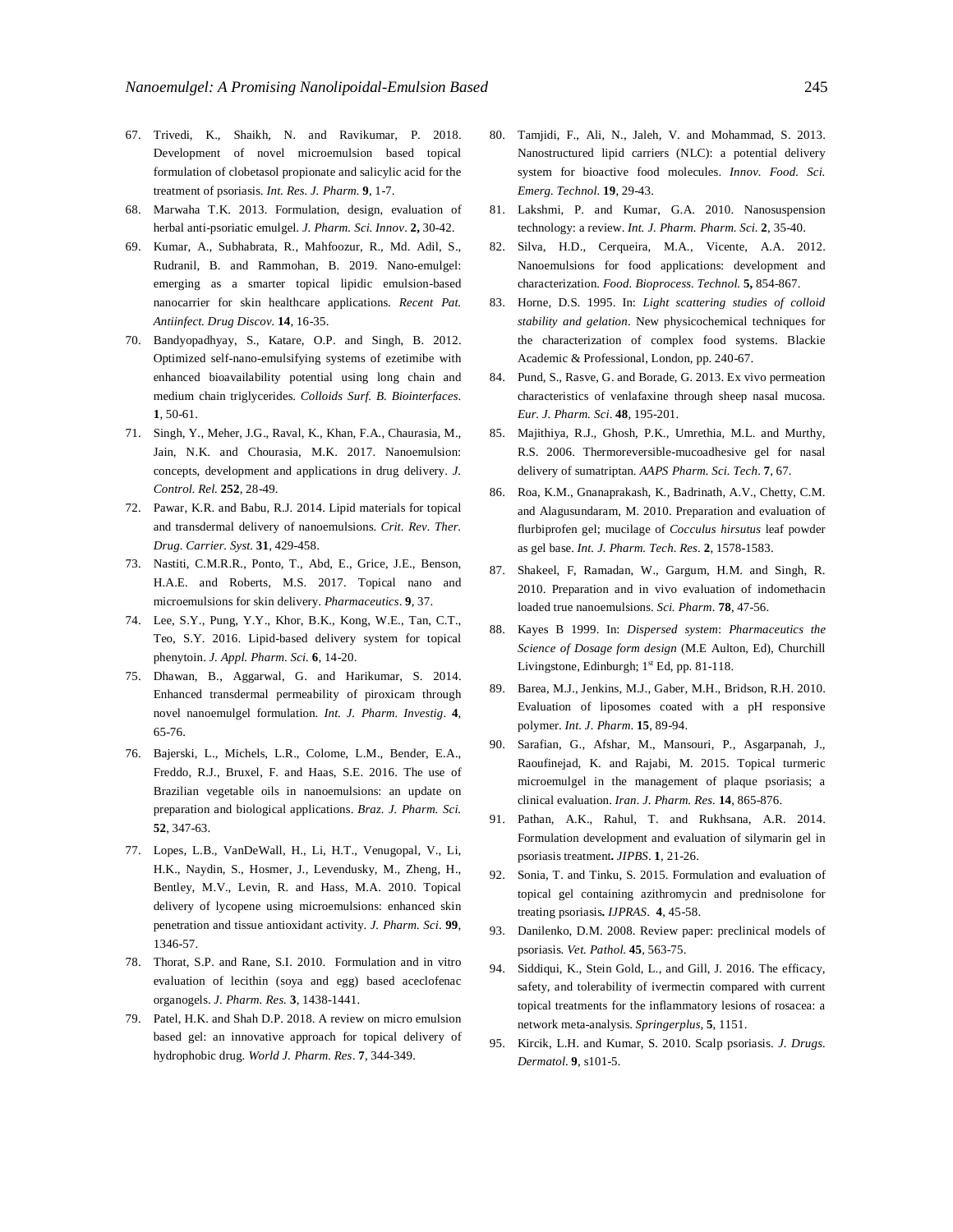- 96. Menter, A., Korman, N.J., Elmets, C.A., Feldman, S.R., Gelfand, J.M., Gordon, K.B., Gottlieb, A., Koo, J.Y., Lebwohl, M., Leonardi, C.L., Lim, H.W., Van Voorhees, A.S., Beutner, K.R., Ryan, C. and Bhushan, R. 2011. Guidelines of care for the management of psoriasis and psoriatic arthritis: section 6. Guidelines of care for the treatment of psoriasis and psoriatic arthritis: case-based presentations and evidence-based conclusions. *J. Am. Acad. Dermatol*. **65**, 137-74.
- 97. Mason, A.R., Mason, J., Cork, M., Dooley, G. and Edwards, G. 2009. Topical treatments for chronic plaque psoriasis. *Cochrane Database Syst. Rev*. **15**, CD005028.
- 98. Adam, T., Roz, J.A., Paul, W.G. and Suja, E.G. 2010. Current & potential new therapies for psoriasis. *Pharm. J.* **284**, 560-561.
- 99. Choudhury, H., Gorain, B., Pandey, M., Chatterjee, L.A., Sengupta, P., Das, A., Molugulu, N. and Kesharwani, P. 2017. Recent update on nanoemulgel as topical drug delivery System. *J. Pharm. Sci.* **106**, 1736-1751.
- 100. Boon, N., Clledge, N., Wlker, B. and Huner, J. 1995. In: *Davidson's Principle and Practice of Medicine*. Churchil Livingstone. Edinburgh. 23<sup>rd</sup> ed, pp. 948-952.
- 101. Alam M.S., Ali M.S., Alam, N., Alam, M.I., Anwer, T., Imam, F., Ali, M.D., Siddiqui, M.R. and Shamim, M. 2012. Design and characterization of nanostructure topical gel of betamethasone dipropionate for psoriasis. *J. App. Pharm. Sci*. **2,** 148-158.
- 102. Pund, S., Pawar, S., Gangurde, S. and Divate, D. 2015. Transcutaneous delivery of leflunomide nanoemulgel: mechanistic investigation into physicomechanical characteristics, in vitro anti-psoriatic and anti-melanoma activity. *Int. J. Pharm*. **487**, 148-156.